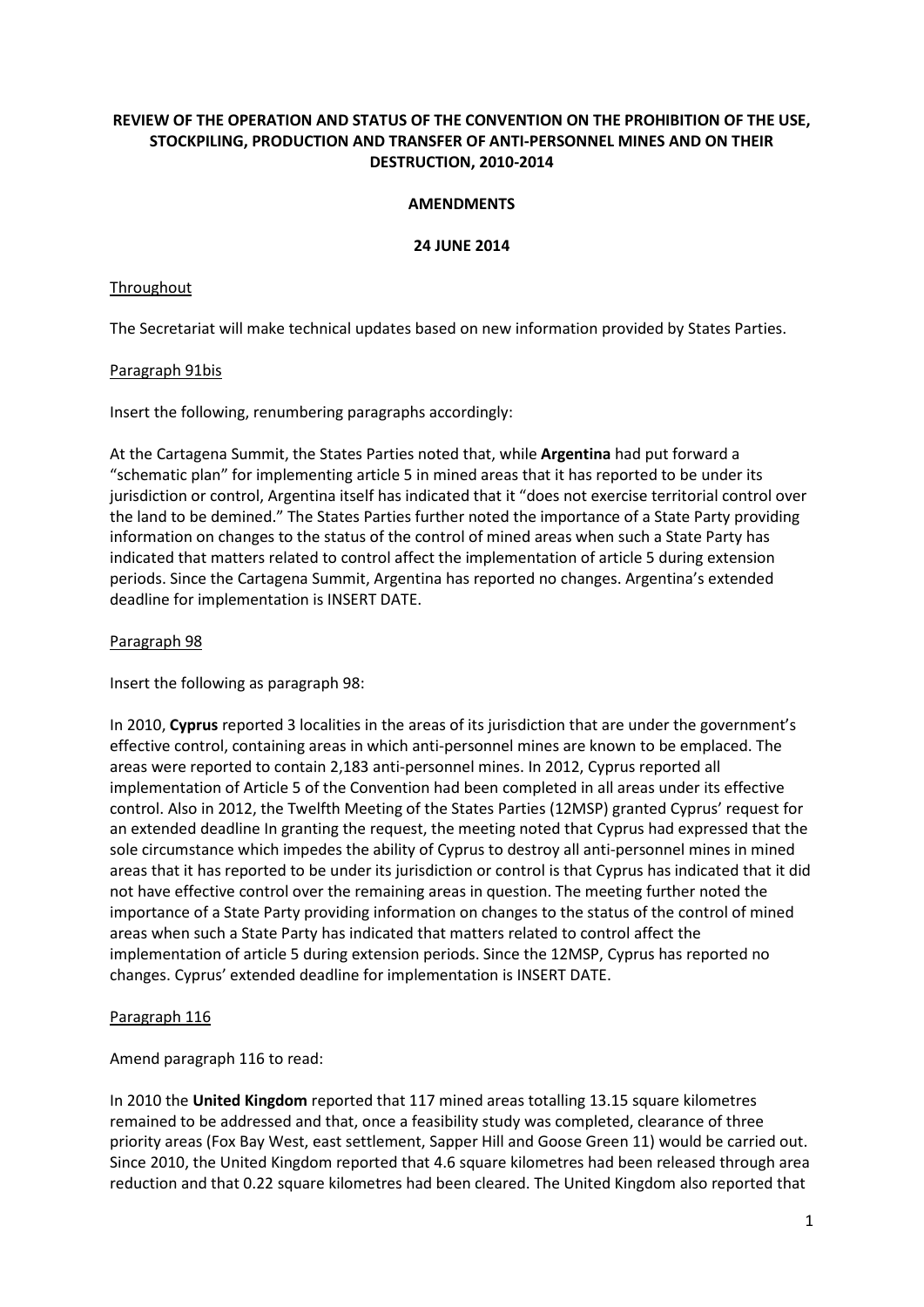4.7 square kilometres had been subjected to battle area clearance. The United Kingdom's extended deadline for implementation is 1 March 2019.

### Paragraph 118 bis:

Insert the following, renumbering paragraphs accordingly:

Since the Cartagena Summit, the States Parties recorded that compliance with the obligation to destroy all emplaced anti-personnel mines is of heightened importance. While progress in implementing Article 5 has been recorded on the part of many individual States Parties over the past five years, the large number of States Parties that have requested extensions on their deadlines suggests that there has been only a qualified success in overcoming the challenge of clearing or otherwise releasing all mined areas.

At the Cartagena Summit, the States Parties recalled the decisions taken at the Seventh Meeting of the States Parties (7MSP) to establish a process for the preparation, submission and consideration of requests for extensions of Article 5 deadlines, noted the suggested outline provided by the Implementation Support Unit to assist requesting States Parties in organising the content of their requests and expressed the view that the Article 5 extensions process has led to the establishment of an orderly and predictable calendar for submitting, analysing and considering extension requests. At the Eleventh Meeting of the States in in 2011, the States Parties noted that the Article 5 extension request process places a heavy burden on the representatives of those States Parties that are mandated to analyse the requests and in this context recommended that those States Parties mandated to analyse requests in 2012 reflect on the process to date with a view to identifying efficient methods to ensure that high quality requests and analyses are prepared and with a view to recommendations on this matter being submitted for consideration the Twelfth Meeting of the States Parties (12MSP). On the basis of this reflection, at the 12MSP, the States Parties adopted recommendations regarding the process of preparation, submission and consideration of requests with a view inter alia to accelerate the analysis process in order to increase its efficiency.

At the Cartagena Summit, it was agreed that States Parties that have been granted an extension to their initial Article 5 deadline will complete implementation of Article 5 as soon as possible but not later than their extended deadlines, ensure progress toward completion proceeds in accordance with the commitments made in their extension requests and the decisions taken on their requests, and report regularly on such progress. Since the Cartagena Summit, it was noted that several of the States Parties with extended deadlines have fallen short of the annual benchmarks or other commitments made in their extension requests. It was also noted that increased funding had been identified as a requirement in order for several of the State Parties with extended deadlines to meet their commitments and that this funding had not materialised, from either national or external sources.

At the Cartagena Summit, it was recorded that one of the first challenges faced by many States Parties that must still complete implementation of Article 5 is to undertake or complete the task of making every effort to identify all areas under a State Party's jurisdiction or control in which antipersonnel mines are known or suspected to be emplaced. It was further recorded that several States Parties, including some for which the Convention entered into force several years ago, had not yet provided clarity pursuant to their obligation to report on the location of all mined areas that contain or are suspect to contain, anti-personnel mines. Since the Cartagena Summit, while there has been some success in States Parties better defining the location and nature of their implementation challenges, it remains of paramount importance that the States Parties that are in the process of implementing Article 5 do their utmost to identify, if they have not yet done so, the precise perimeters and locations, to the extent possible, of all areas under their jurisdiction or control in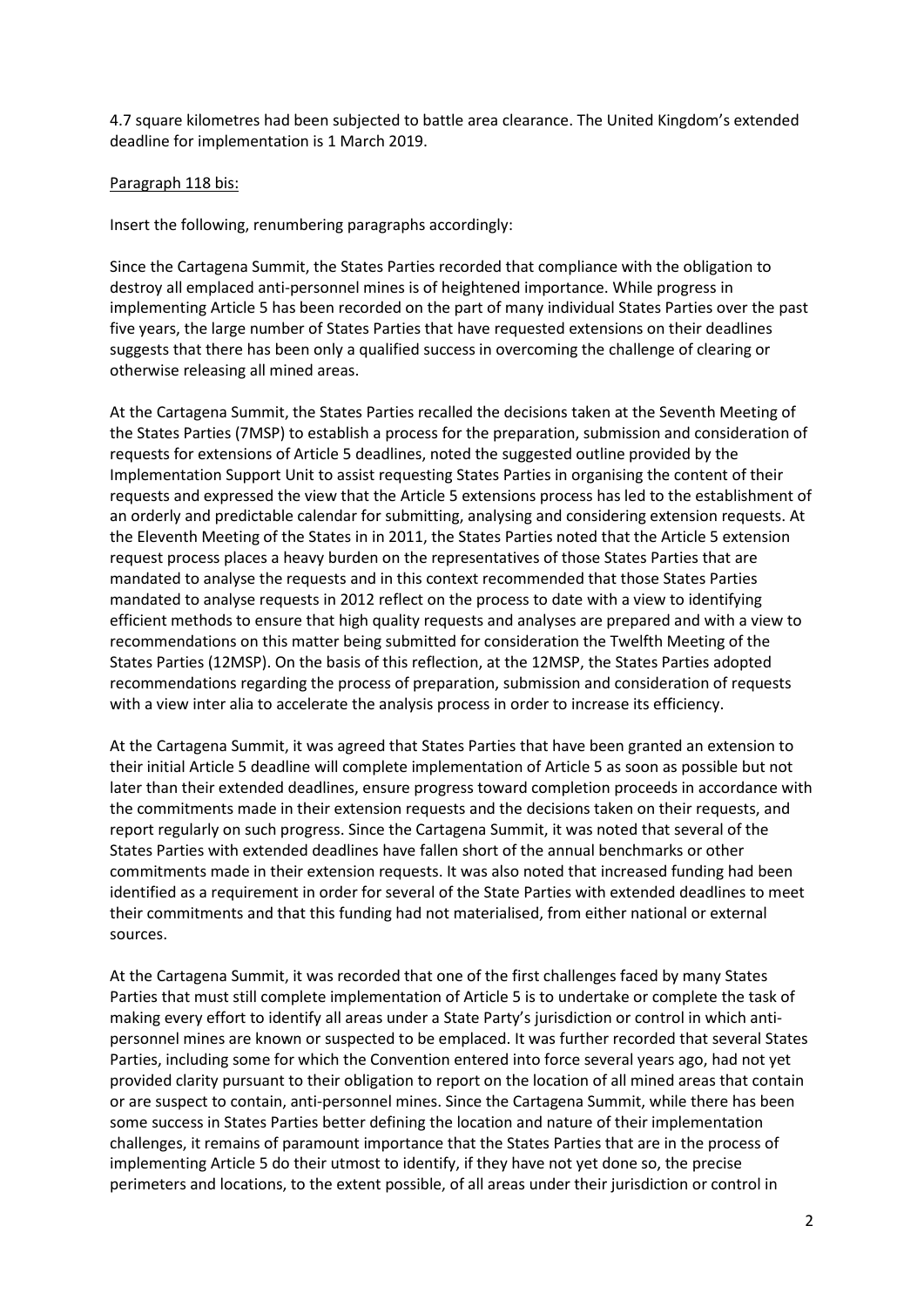which anti-personnel mines are known or are suspected to be emplaced, and report this information as required by Article 7.

### Paragraph 119bis:

Add the following after paragraph 119, renumbering paragraphs accordingly:

The 11MSP noted that the Convention is silent on how to address situations where States Parties, which never have reported Article 5 obligations, discover previously unknown mined areas. The 11MSP further noted a need to develop a rational response to such situations which is firmly anchored in the object and purpose of the Convention and which does not undermine the legal obligations to destroy all anti-personnel mines in mined areas as soon as possible. In this context, the meeting requested that the President, supported by the Coordinating Committee, consult with all relevant stakeholders to prepare a constructive discussion on this matter at the May 2012 meetings of the Standing Committees with a view to recommendations on this matter being submitted for consideration at the 12MSP. Pursuant to the work carried out by the Coordinating Committee in 2012 and discussions at the May 2012 intersessional meetings, and on the basis of a proposal made by the Co-Chairs of the Standing Committee on Mine Clearance (Indonesia and Zambia), the States Parties at the 12MSP made the following commitments:

(a) If after its original or extended deadline to implement Article 5 has expired, a State Party, as an exceptional circumstance, discovers a mined area (as defined by Article 2.5 of the Convention), including a newly mined area, under its jurisdiction or control that is known or suspected to contain anti-personnel mines, the State Party should immediately inform all States Parties and all stake-holders of the affected area of such a discovery and shall undertake to destroy or ensure the destruction of all anti-personnel mines in the mined area as soon as possible.

(b) If the State Party believes that it will be unable to destroy or ensure the destruction of all anti-personnel mines in the mined area before the next Meeting of the States Parties or Review Conference (whichever falls earlier), it should submit a request for an extended deadline, which should be as short as possible and no more than ten years, either to that Meeting or Review Conference if the timing of the discovery permits or to the next Meeting of the States Parties or Review Conference if the timing of the discovery does not permit, in accordance with the obligations enshrined in Article 5 and the process for submission of requests for extensions agreed to at the Seventh Meeting of the States Parties. Requests submitted should be analysed also in accordance with the process agreed to at the Seventh Meeting of the States Parties and commonly practiced since 2008, and decided upon in accordance with Article 5.

(c) States Parties concerned by the above mentioned decision shall continue to fulfil their reporting obligations under Article 7 of the Convention, including the obligation to report on the location of all mined areas that contain or are suspected to contain anti-personnel mines under their jurisdiction or control and on the status of programs for their destruction. Each State Party should also continue to provide updates relative to these and other commitments at meetings of the Standing Committees, Meetings of the States Parties and Review Conferences.

### Paragraph 253

Insert the following paragraphs, renumbers what follows accordingly: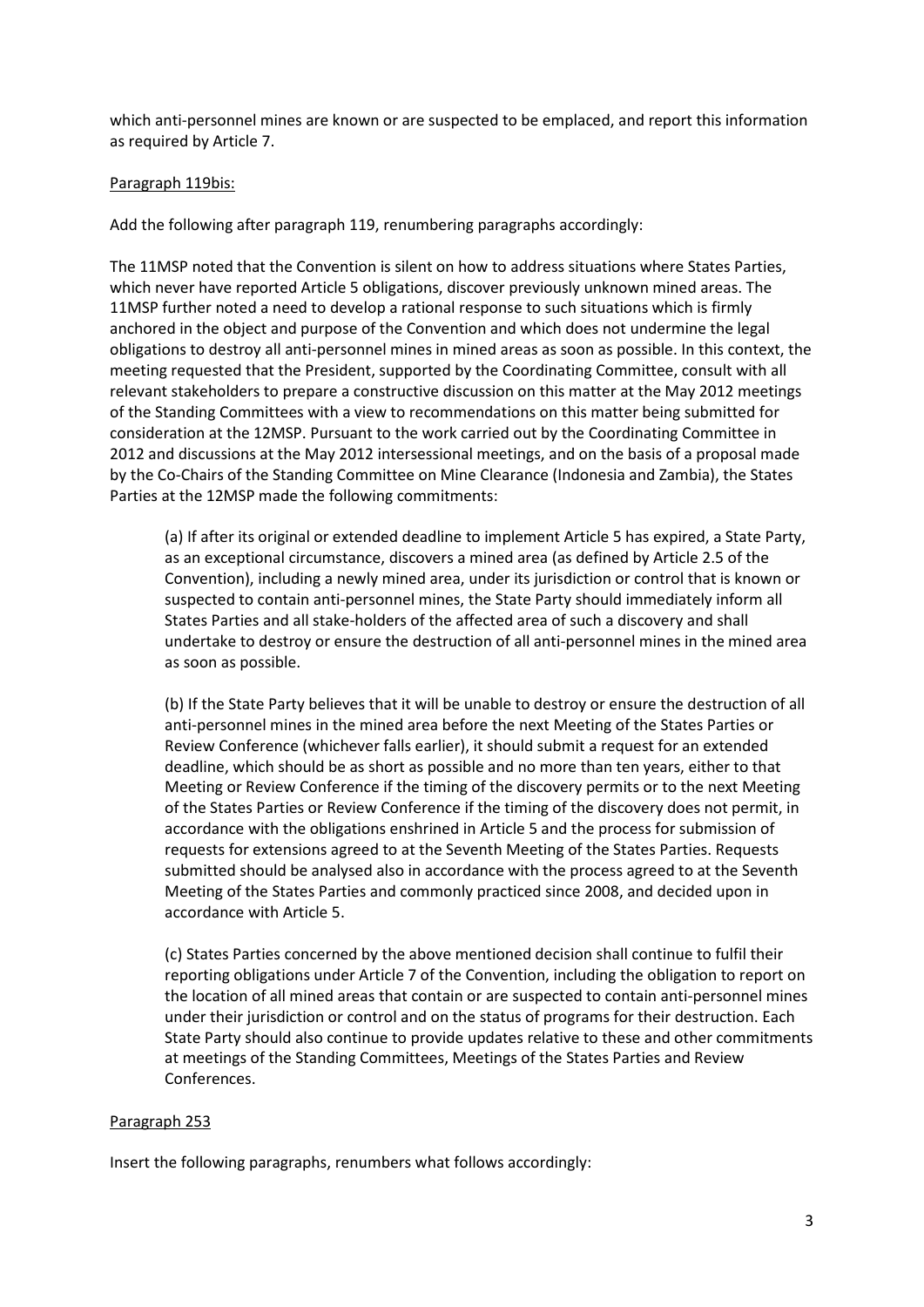In addition, the Tajikistan Victim Assistance Programme established inter-country cooperation with Afghanistan on victim assistance and mental health programme with exchange visits focusing on best practice between two countries and building national capacities. Two inter-country conferences on the provision of psycho-social assistance services to persons with disabilities including landmine survivors were organized: in Kabul, Afghanistan (2010) and in Dushanbe, Tajikistan (2011). Visits were undertaken to facilities for mental health and rehabilitation in both countries and opportunities for strengthening inter-country cooperation were discussed.

*Involvement of relevant actors:* Tajikistan has ensured the continued involvement and effective contribution in all relevant convention related activities by including victim expert and landmine survivors in the composition of the delegation. A victim assistance expert participated at the intersessionals meetings and 10, 11, 12 and 13 MSP, landmine survivors participated at the 2010, 2012 and 2013 intersessional meetings. Further, two survivors participated at the eleventh meeting of the States Parties and the Thirteenth Meeting of the States Parties also at the Maputo Review Conferences.

*Inclusion*: Tajikistan reported that survivors participate in coordination meetings of the inter-agency working group on victim assistance, national workshops and conferences, international meetings such as meetings of the States Parties and Review Conferences. The Tajik Mine Action Programme adopts and promotes non-discriminatory employment practices which have led to the employment of both survivors and other persons with disabilities. The programme has also supported the establishment of two national survivor organisations including by the provision of equipment, furniture, and training. A Survivors Network Project commenced in 2012 with the aim of establishing a disability support centre in the affected district of Rasht to provide vocational training, psychological support, and legal advice for survivors in the area. Tajikistan reported that national survivor organisations and organisations of persons with disabilities played an active role in the development of the 2012 national "Law of the Republic of Tajikistan on the Social Protection of Disabled Persons 2014-2015" as well as in development of the State Programme on the Social Protection of Persons with Disabilities and the national victim assistance plan of action. Tajikistan reported further progress as concerns the employment of persons with disabilities including landmine survivors at the National Orthopaedic Centre and within the Tajik Mine Action Programme Project of UNDP. Tajikistan reported challenges including low capacity of survivor organisations and a lack of training opportunities for staff of the organisations given that the majority of trainings are delivered in the capital. Survivor organisations have struggled with limited and short-term funding affecting their ability to plan and implement projects and activities.

*Gender and Diversity*: Tajikistan has records of number of surviving mine victims, with data disaggregated by sex and age in order to provide an age and gender sensitive support and assistance ensuring that all have equal opportunities regardless of sex. This is underlined in the victim assistance goal under the strategic plan which states: "all persons with disabilities, including mine victims, regardless of their sex and age, has equal and proper access to adequate medical and physical rehabilitation and psychological and psychosocial support as well as to socio-economic and legal assistance and inclusive education". At the stage of provision different assistance gender issues also are taken into account and women are included in all relevant projects.

### *Thailand*

*Capacity Building*: In 2013, the National Office for the Empowerment of Persons with Disabilities workshops to build capacity in Community-Based Rehabilitation in provinces identified as having persons affected by landmines. The Office also engages local volunteer networks to provide continuous support to victims of landmines providing information on rights and benefits and general support needed.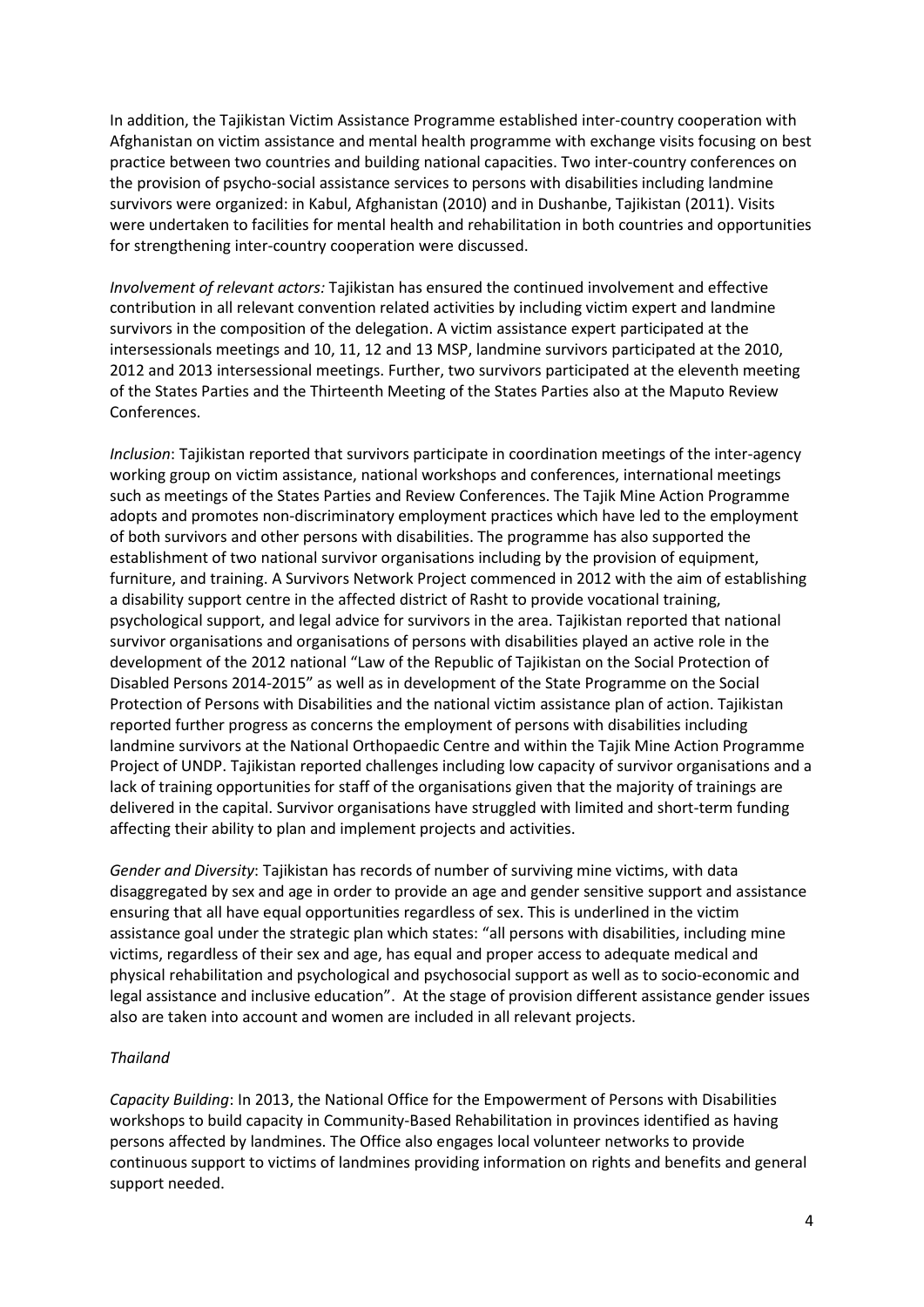*Good Practice*: In 2013, the National Office for the Empowerment of Persons with Disabilities launched the "Community Based Rehabilitation Guidelines". In addition, in September, Thailand conducted a Study Programme on the country's humanitarian mine action for a delegation from Myanmar. The programme aimed at sharing Thailand's best practices and lessons learned in the area of mine clearance, risk education and victim assistance. In 2013, the Thailand International Development Cooperation Agency and the Prostheses Foundation also continued providing assistance to countries affected by landmines such as supporting the operations of prostheses workshops and prostheses production training. Thailand, through its embassies, also provided assistance and support to other affected countries.

*Awareness Raising*: On International Mine Action Day in 2013, Thailand's Ministry of Foreign Affairs of Thailand staged a photo exhibition to raise awareness among the general public. In June 2013, Thailand hosted the Bangkok Symposium on Enhancing Cooperation and Assistance: Building Synergy towards Effective Anti-personnel Mine Ban Convention Implementation in Bangkok.

*Inclusion*: Thailand reported that mine victims continue to actively participate in victim assistance whereby their needs and concerns are registered to relevant agencies. Mine victims participate in the planning process such as of the Provincial Persons with Disabilities Funds, the Victim Assistance Master Plan and others. Victim assistance also includes long term capacity building for families and communities such as the provision of livestock for victims who are farmers and vocational training in line with the rights and benefits offered to other persons with disabilities to assist in social and economic reintegration.

### *Uganda*

*Coordination*: The Ministry of Gender, Labour and Social Development is the designated focal entity for disability and victim assistance in Uganda. An inter-ministerial coordination mechanism has been established which includes the participation of relevant ministries, international and national organisations, and survivors representing civil society. Coordination meetings are convened quarterly to share experiences and harmonise the implementation strategies to avoid the duplication of efforts and maximise the utilisation of resources. Uganda has encountered challenges in ensuring the ongoing functioning and efficiency of the coordination mechanism due to a lack of resources.

*Understanding the Extend of the Challenge:* Uganda has records on the number of surviving landmine victims disaggregated by sex and age. As at the end of 2013, 568 females and 1,206 male survivors had been identified. In terms of disability data, Uganda reported that the lack of a centralized information management system for disability data presents a challenge as the data on disability / victim assistance is scattered across different agencies. Another challenge reported is the lack of adequate tools and trainings on collecting and analysing data provided to responsible personnel. Uganda is currently conducting a population and housing census which is designed in order to capture data on disability, including landmine and other explosive remnants of war survivors.

*Legislation and policies*: Uganda is a State Party to the CRPD and its optional protocol consequently an assessment of all national legal and policy frameworks relevant to disabilities is underway to determine if existing frameworks are in line with the CRPD and to ensure that they effectively address the rights and needs of persons with disabilities including landmine and other ERW survivors. Uganda reported that a review of the Ugandan National Policy on Disability and the Persons with Disabilities Act was underway in order to ensure it guarantee the rights of persons with disabilities including mine survivors in accordance with the standards set by the CRPD.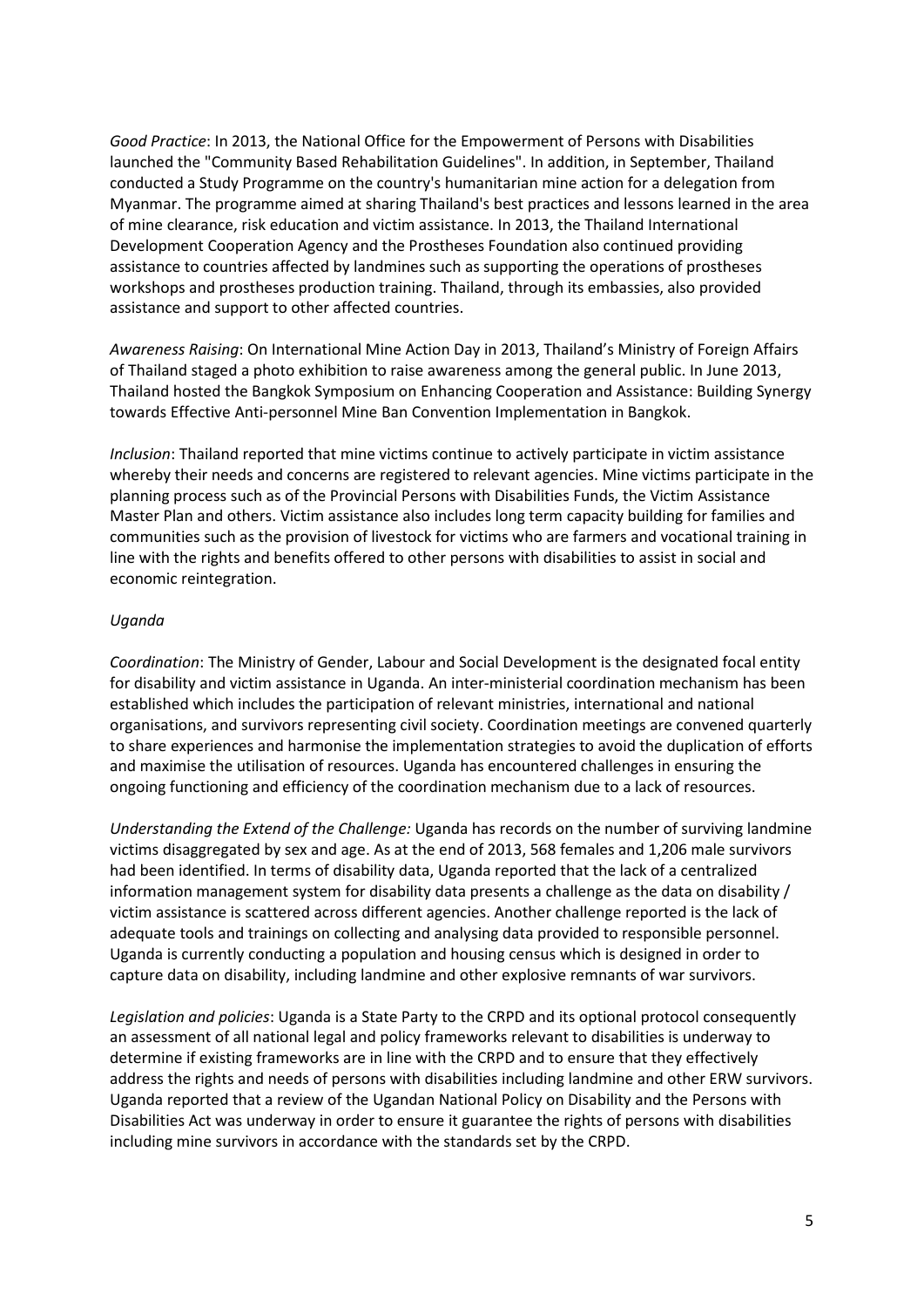*Planning*: In 2010, Uganda revised its Comprehensive Plan in Victim Assistance 2008-2012 to incorporate the recommendations of Cartagena Action Plan. The Comprehensive Plan on Victim Assistance 2010-2014 was adopted taking into account the National Plan of Action on Disability, the Convention on the Rights of Persons with Disabilities, the Cluster Munitions Convention and the VA Co-Chairs Recommendations of the Second Review Conference. The Plan continues to be disseminated and promoted among various stakeholders to enhance its integration into broader frameworks. Uganda faces challenges in obtaining adequate funding to implement the Comprehensive Plan on Victim Assistance.

*Monitoring and evaluation*: Efforts are being made to monitor implementation of national laws and policies and the Comprehensive Plan on Victim Assistance through the use of a results-based management framework.

*Accessibility to services*: Efforts are underway to enhance physical accessibility nationwide through the development and dissemination of accessibility standards. One of the challenges reported in achieving enhanced physical accessibility to buildings and other public places is the perception by relevant stakeholders that accessibility is an expensive endeavour. Uganda reported that in terms of enhancing access to services in rural and remote areas, a strong emphasis is being placed on development, implementation, and enhancement of community based rehabilitation programs across the country. In addition, Uganda reported having enhanced its capacity to provide inclusive education, having developed a manual on psychosocial support, and having provided special grants to groups of persons with disabilities including survivor groups and those disabled due to old-age. The challenges reported in enhancing access to services relate mostly to inadequate funding.

*Awareness raising*: Efforts to raise awareness of the rights, needs and capacities of persons with disabilities amongst the general population include the use of cultural activities, radio talk shows, newspaper supplements, poster campaigns, and the production and dissemination of promotional materials such as t-shirts. Uganda reported having ensured the dissemination of the CRPD, its optional protocol, the national Comprehensive Plan of Action on Victim Assistance, the national guidelines on disability, and the manual on psychosocial support. Uganda reported that inadequate resources were a challenge to further awareness raising activities.

*Responsibility*: Uganda reported that, in consultation with other stakeholders, it has developed manuals to build the capacity of disability stakeholders at national, regional and local levels. Furthermore, efforts have been made to build capacity on victim assistance through the integration of its core principles into the national CBR programme which emphasises utilisation of local resources. As part of the CBR programme, survivors have been recruited for apprenticeships which aim to provide skills and livelihood opportunities to enhance economic inclusion. Uganda reported that inadequate resources present a challenge to its efforts to build national capacity.

*Non-discrimination and good practice*: Uganda has developed accessibility standards to improve on accessibility for persons with disabilities including female and male mine victims. Uganda continues to raise awareness of the right of mine victims to address the socio-economic political and cultural barriers. Currently, Uganda is developing a social protection framework which will address issues of equity among vulnerable groups, including mine victims and other persons with disabilities. A special grant system for persons with disabilities is being implemented country-wide to address unemployment challenges among their communities.

*Inclusion*: Uganda reported that the active, effective and ongoing participation of survivors is ensured through the inclusion of survivor associations, such as the Uganda Landmine Survivors Association, in the inter-ministerial coordination mechanism for disability. This approach has led to the participation of survivors in the process of reviewing the national Comprehensive Plan on Victim Assistance 2010